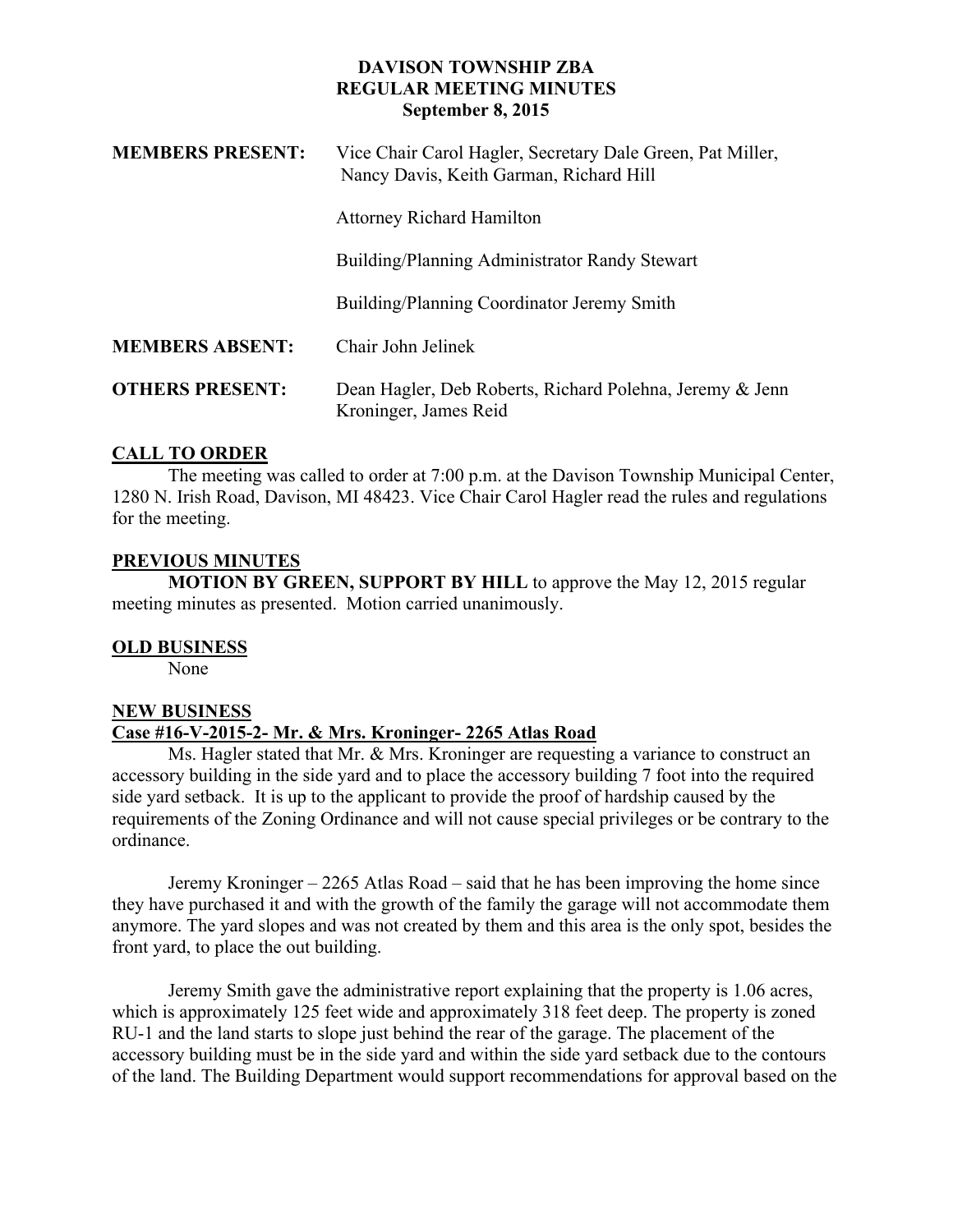## **DAVISON TOWNSHIP ZBA REGULAR MEETING MINUTES September 8, 2015**

applicant did not create this problem, they are impeded by the topography of the parcel and they have proven a hardship by evidence of the natural contours of the property.

The public comment period was opened at 7:08 p.m.

James Reid – 2255 Atlas Road – asked what material would be used for the shed and how big the shed would be, since it would be placed on the lot line. He also asked about the maintenance of a privacy fence but because it was not included in the request could not be discussed.

The public comment period was closed at 7:12 p.m.

There was discussions about where the shed would set on the property and if there were any other variances in the surrounding area.

**MOTION BY HILL, SUPPORT BY DAVIS** to approve Case #16-V-2015-2 based on the Building Departments recommendations of the applicant did not create this problem, they are impeded by the topography of the parcel, and has proven a hardship by evidence of the natural contours of the property. Motion carried unanimously.

### **Case # 16-V-2015-3- Richard Polehna-1410 N. Irish Road**

Ms. Hagler explained that the applicant, Richard Polehna, is requesting a variance to construct an accessory building in excess of the allowable square footage calculation by 806 square feet.

Richard Polehna- 1410 N. Irish Road – stated that he is requesting to build a pole barn to store all of his equipment and will be demolishing the existing buildings.

Jeremy Smith gave the administrative report explaining that the property is 325 feet wide and 325 feet deep and is zoned RU-1. Mr. Polehna is requesting to build a 40 ft. x 64 ft. accessory building in the rear yard of the property. The variance request is for 806 square feet over the allowable square footage. The Building Department recommends support of the variance based on the parcel is 3.23 acres and does not occupy more than 25 percent of the required rear yard and the request meets the spirit and intent of the Zoning Ordinance.

The public comment period was opened at 7:24 p.m.

Deb Roberts-1468 N. Irish Road – asked if this was concerning the To Be Fit portion of the parcel. The response was no and she had nothing further to add.

The public comment period was closed at 7:25 p.m.

There was discussion about the existing buildings being demolished, the building remaining, the amount of time given to remove the existing building and the placement of the new building.